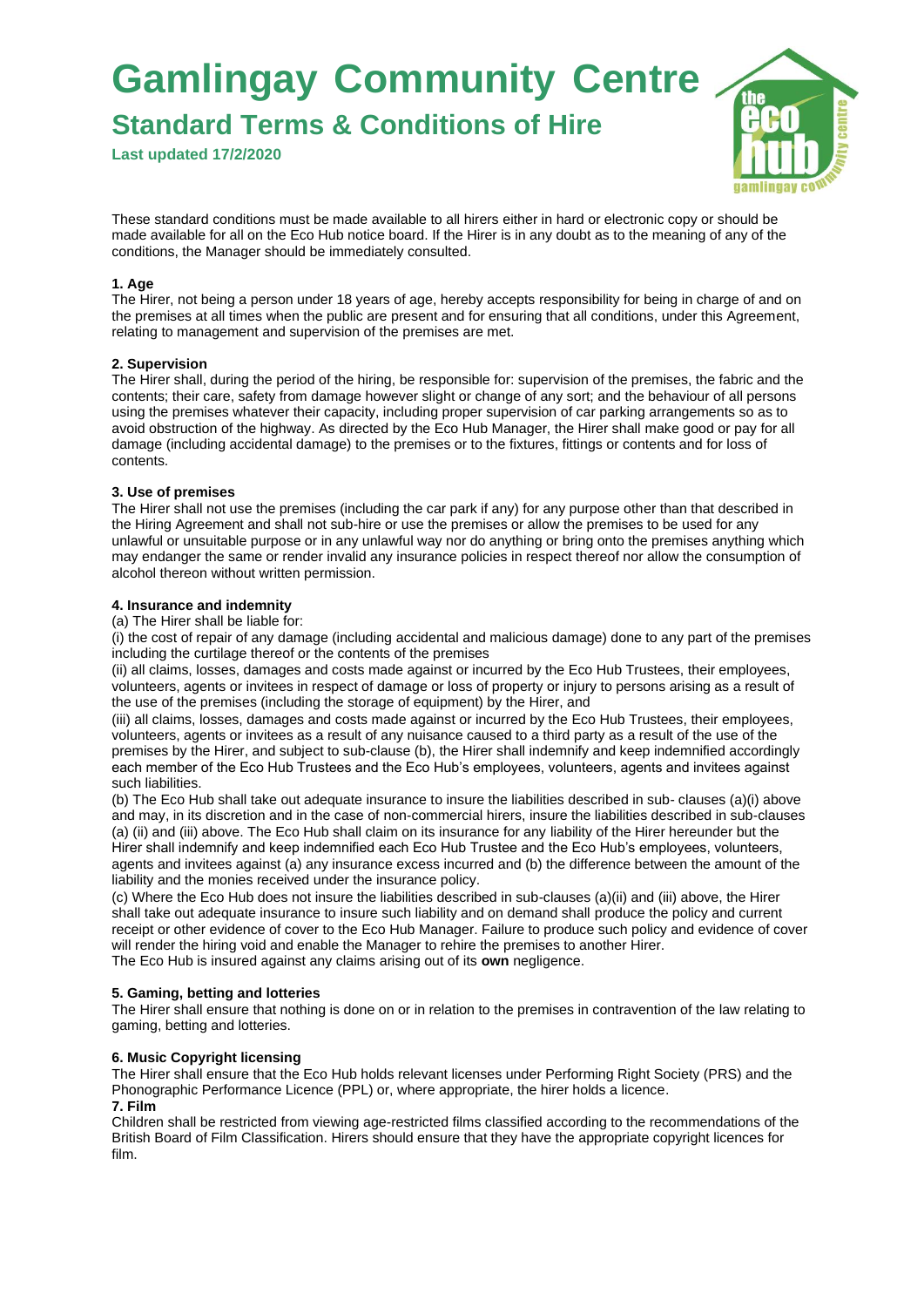**Standard Terms & Conditions of Hire**

**Last updated 17/2/2020**



## **8. Childcare Act 2006**

The Hirer shall ensure that any activities for children under eight years of age comply with the provisions of the Childcare Act 2006 and the Safeguarding Vulnerable groups Act 2006 and only fit and proper persons who have passed the appropriate Criminal Records Bureau checks should have access to the children. Checks may also apply where children over eight and vulnerable adults are taking part in activities. The Hirer shall provide the Eco Hub Manager with a copy of their CRB check and Child Protection Policy on request.

## **9. Public safety compliance**

The Hirer shall comply with all conditions and regulations made in respect of the premises by the Local Authority, the Licensing Authority, and the Eco Hub Fire Risk Assessment or otherwise, particularly in connection with any event which constitutes regulated entertainment, at which alcohol is sold or provided or which is attended by children. The Hirer shall also comply with the Eco Hub's health and safety policy. The Fire Service shall be called to any outbreak of fire, however slight, and details shall be given to the Manager of the Eco Hub.

(a) The Hirer acknowledges that they have received instruction in the following matters: The action to be taken in event of fire. This includes calling the Fire Brigade and evacuating the hall.

- The location and use of fire equipment.
- Escape routes and the need to keep them clear.
- Method of operation of escape door fastenings.
- Appreciation of the importance of any fire doors and of closing all fire doors at the time of a fire.
- Location of the first aid box.

(b) In advance of any activity whether regulated entertainment or not the Hirer shall check the following items:

- That all fire exits are unlocked and panic bolts in good working order.
- That all escape routes are free of obstruction and can be safely used for instant free public exit.
- That any fire doors are not wedged open.
- That exit signs are illuminated.
- That there are no obvious fire hazards on the premises.

• That emergency lighting supply illuminating all exit signs and routes are turned on during the whole of the time the premises are occupied (if not operated by an automatic mains failure switching device).

#### **10. Noise**

The Hirer shall ensure that the minimum of noise is made on arrival and departure, particularly late at night and early in the morning. The Hirer shall, if using sound amplification equipment, make use of any noise limitation device provided at the premises and comply with any other licensing condition for the premises.

#### **11. Drunk and disorderly behaviour and supply of illegal drugs**

The Hirer shall ensure that in order to avoid disturbing neighbours to the Eco Hub and avoid violent or criminal behaviour; care shall be taken to avoid excessive consumption of alcohol. No illegal drugs may be brought onto the premises. Drunk and disorderly behaviour shall not be permitted either on the premises or in its immediate vicinity. Any person suspected of being drunk, under the influence of drugs or who is behaving in a violent or disorderly way shall be asked to leave the premises in accordance with the Licensing Act 2003.

#### **12. Health and hygiene**

The Hirer shall, if preparing, serving or selling food, observe all relevant food health and hygiene legislation and regulations. In particular dairy products, vegetables and meat on the premises must be refrigerated and stored in compliance with the Food Temperature Regulations. The premises provide a refrigerator and thermometer.

#### **13. Electrical appliance safety**

The Hirer shall ensure that any electrical appliances brought by them to the premises and used there shall be safe, in good working order, and used in a safe manner in accordance with the Electricity at Work Regulations 1989. Where a residual circuit breaker is provided the hirer **must** make use of it in the interests of public safety .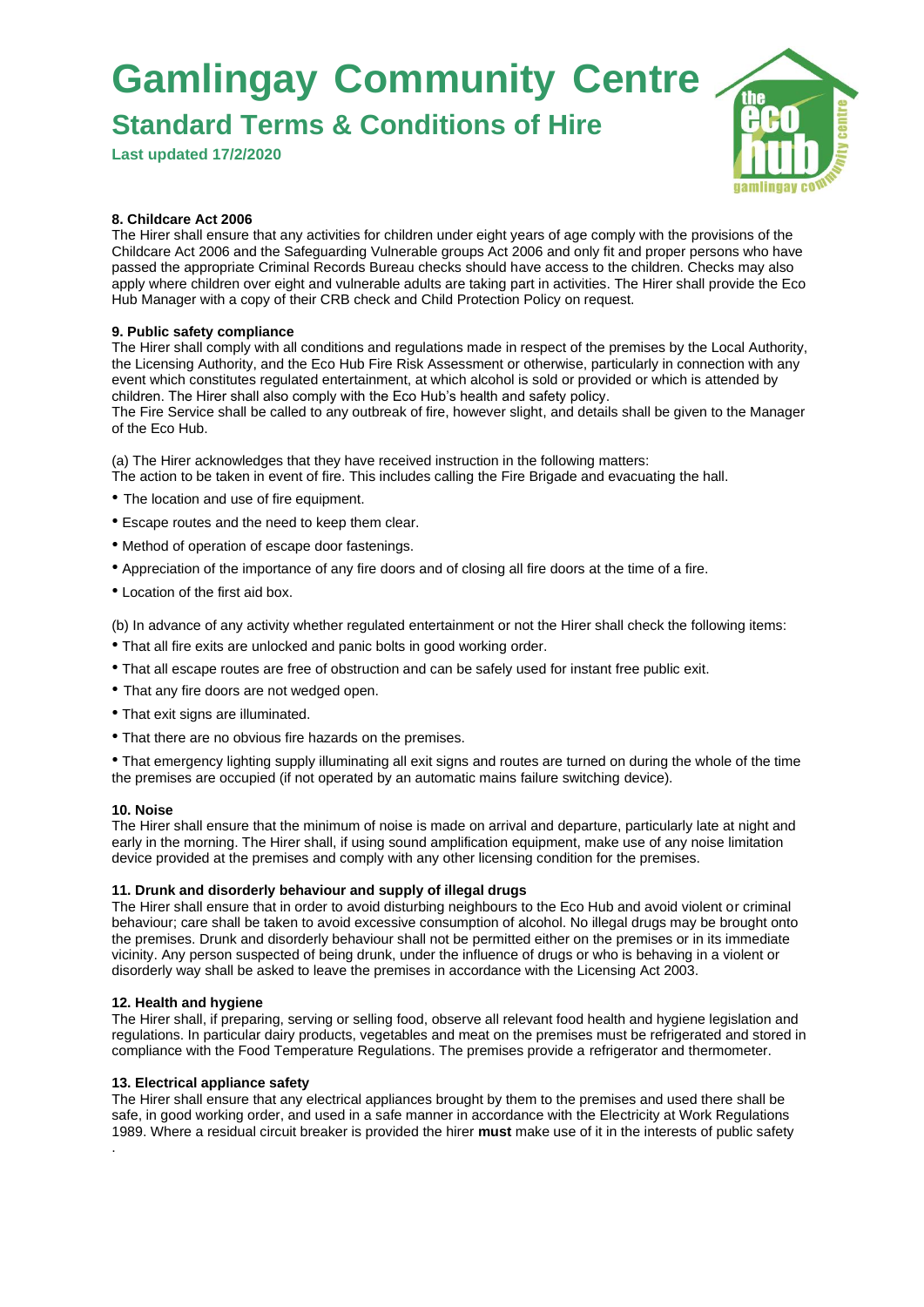**Standard Terms & Conditions of Hire**

**Last updated 17/2/2020**



## **14. Stored equipment**

The Eco Hub accepts no responsibility for any stored equipment or other property brought on to or left at the premises, and all liability for loss or damage is hereby excluded. All equipment and other property (other than stored equipment) must be removed at the end of each hiring or fees will be charged for each day or part of a day at the hire fee per hiring until the same is removed.

The Eco Hub may use its discretion in any of the following circumstances:

(a) Failure by the Hirer either to pay any charges in respect of stored equipment due and payable or to remove the same within 7 days after the agreed storage period has ended.

(b) Failure by the Hirer to dispose of any property brought on to the premises for the purposes of the hiring. This may result in the Eco Hub Trustees disposing of any such items by sale or otherwise on such terms and conditions as it thinks fit, and charge the Hirer any costs incurred in storing and selling or otherwise disposing of the same.

## **15. Smoking**

The Hirer shall, and shall ensure that the Hirer's invitees, comply with the prohibition of smoking in public places provisions of the Health Act 2006 and regulations made thereunder. Any person who breaches this provision shall be asked to leave the premises. The Hirer shall ensure that anyone wishing to smoke does so outside and disposes of cigarette ends, matches etc. in a tidy and responsible manner, so as not to cause a fire.

## **16. Accidents and dangerous occurrences**

Any failure of equipment belonging to the Eco Hub or brought in by the Hirer must also be reported **as soon as**  possible. The Hirer must report all accidents involving injury to the public to the Eco Hub Manager **as soon as**  possible and complete the relevant section in the Eco Hub's accident book. Certain types of accident or injury must be reported on a special form to the Incident Contact Centre. The Eco Hub Manager will give assistance in completing this form and can provide contact details

#### **17. Explosives and flammable substances**

The hirer shall ensure that:

(a) Highly flammable substances are not brought into, or used in any part of the premises and that (b) No internal decorations of a combustible nature (e.g. polystyrene, cotton wool) shall be erected without the consent of the Eco Hub Manager. No decorations are to be put up near light fittings or heaters.

## **18. Heating**

The Hirer shall ensure that no unauthorised heating appliances shall be used on the premises when open to the public without the consent of the Eco Hub Manager. Portable Liquefied Propane Gas (LPG) heating appliances shall not be used.

#### **19. Animals**

The Hirer shall ensure that no animals (including birds) except guide dogs are brought into the premises without the permission of the Eco Hub Manager. No animals whatsoever are to enter the kitchen at any time.

## **20. Fly posting**

The Hirer shall not carry out or permit fly posting or any other form of unauthorised advertisements for any even taking place at the premises, and shall indemnify and keep indemnified each Trustee of the Eco Hub accordingly against all actions, claims and proceedings arising from any breach of this condition. Failure to observe this condition may lead to prosecution by the local authority.

## **21. Sale of goods**

The Hirer shall, if selling goods on the premises, comply with Fair Trading Laws and any code of practice used in connection with such sales. In particular, the Hirer shall ensure that the total prices of all goods and services are prominently displayed, as shall be the organiser's name and address and that any discounts offered are based only on Manufacturers' Recommended Retail Prices.

## **22. Cancellation**

If the Hirer wishes to cancel the booking before the date of the event and the Eco Hub is unable to conclude a replacement booking, the question of the payment or the repayment of the fee shall be at the discretion of the Eco Hub. The Eco Hub reserves the right to cancel this hiring by written notice to the Hirer in the event of: (a) The premises being required for use as a Polling Station for a Parliamentary or Local Government election or by-election.